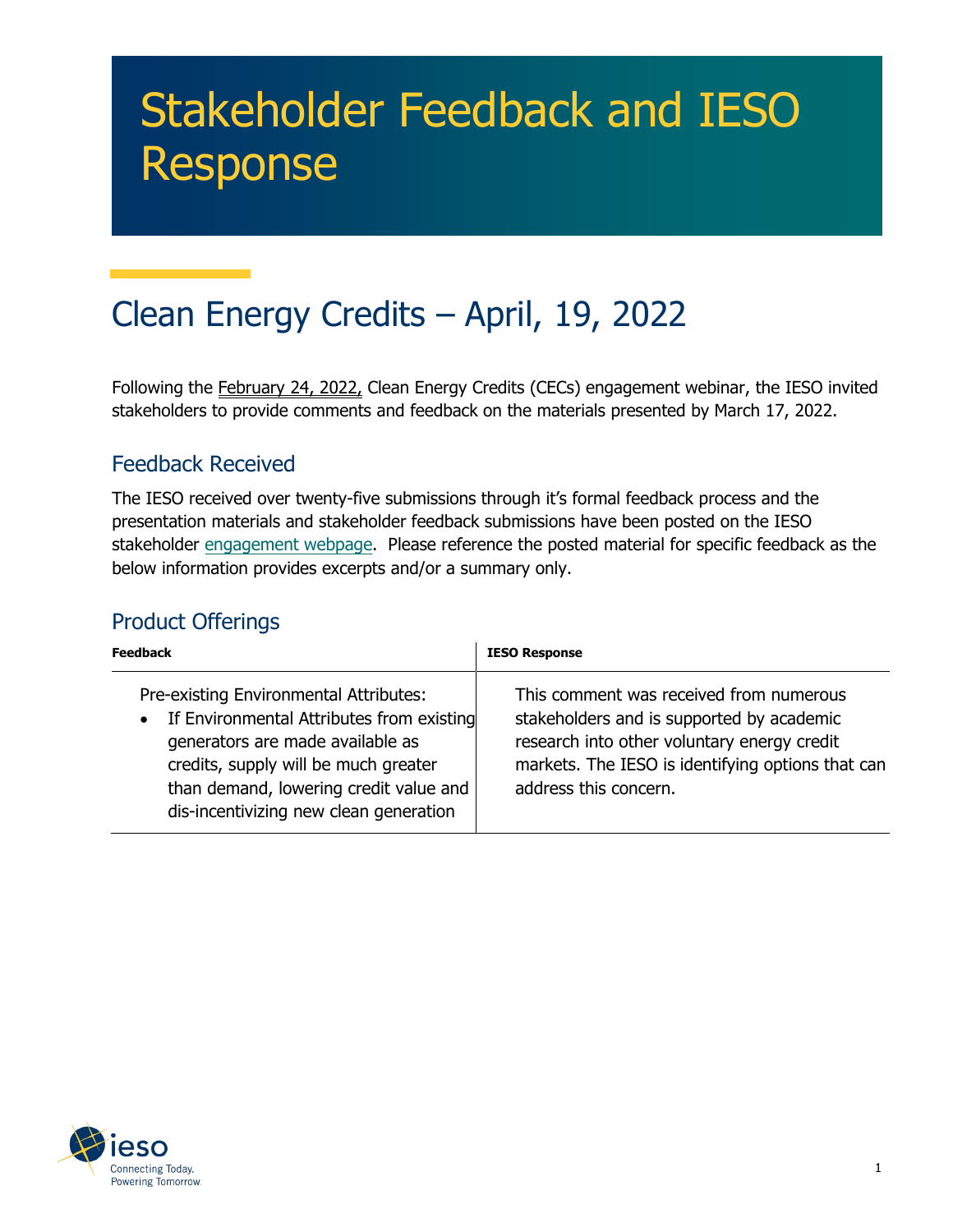| <b>Feedback</b>                                                                                                                                                                                                                                                                                                                                                                                                                                                          | <b>IESO Response</b>                                                                                                                                                                                                 |
|--------------------------------------------------------------------------------------------------------------------------------------------------------------------------------------------------------------------------------------------------------------------------------------------------------------------------------------------------------------------------------------------------------------------------------------------------------------------------|----------------------------------------------------------------------------------------------------------------------------------------------------------------------------------------------------------------------|
| Additionality:<br>Several respondents noted the<br>importance of additionality, which<br>means that credit purchases drive new<br>investment and make a difference to<br>Ontario's supply mix. One respondent<br>provided the specific recommendation<br>that only new, repowered or expanded<br>facilities should be eligible to generate<br>CECs and that these facilities should be<br>able to generate CECs for 30 years from<br>the Commercial Operation Date (COD) | This issue was the most commonly voiced<br>comment through feedback received. The IESO<br>will include these concerns, and product offering<br>options to address the concerns, in the report<br>back to government. |
| Range of CEC generation offerings:<br>The scope of the CEC market should<br>apply to all non-emitting generating<br>sources feeding both the transmission<br>and distribution systems, and to both<br>merchant and contracted power.                                                                                                                                                                                                                                     | The IESO agrees that all forms of clean<br>generation should have the chance to<br>participate, regardless of where they are<br>connected to the electricity system.                                                 |
| Local need for CECs:<br>CEC registry must be accompanied by<br>new legislation and regulations<br>governing LDCs and distribution grids.<br>The proposed CEC market should allow<br>LDCs to purchase locally generated<br>renewable generation and offer green<br>pricing programs and CECs, and allow<br>non-emitting generators to offer Virtual<br>Power Purchase Agreements (VPPAs)<br>and CECs to local customers.                                                  | The IESO will include options for green pricing<br>programs and VPPAs as well as commentary on<br>the locational aspect of a CEC registry in the<br>report back to government for their<br>consideration.            |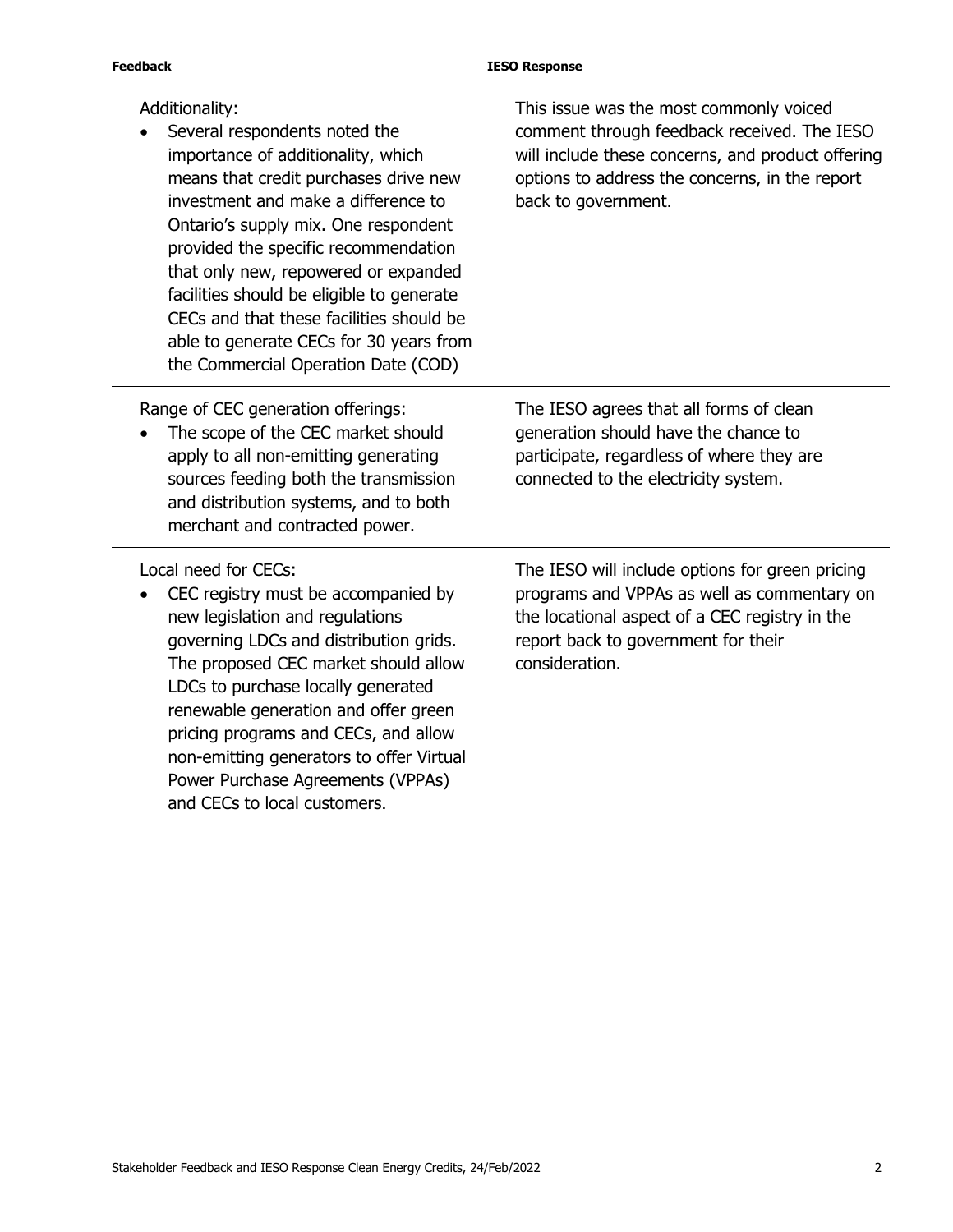| <b>Feedback</b>                                                                                                                                                                                                                                                                                                                                                                                                                                                                                                                                                                                                                                                                                                          | <b>IESO Response</b>                                                                                                                                                                                                                                                                                                                                                      |
|--------------------------------------------------------------------------------------------------------------------------------------------------------------------------------------------------------------------------------------------------------------------------------------------------------------------------------------------------------------------------------------------------------------------------------------------------------------------------------------------------------------------------------------------------------------------------------------------------------------------------------------------------------------------------------------------------------------------------|---------------------------------------------------------------------------------------------------------------------------------------------------------------------------------------------------------------------------------------------------------------------------------------------------------------------------------------------------------------------------|
| Power Purchase Agreements:<br>Corporate buyers find unbundled<br>environmental attributes (i.e. EAs, such<br>as RECs or CECs purchased separately<br>from the electricity they're associated<br>with) less preferable to bundled<br>products as bundled products are more<br>likely to lead to additionality. In the<br>current regulatory environment in<br>Ontario, the only type of Power<br>Purchase Agreement (PPA) that would<br>allow competitive corporate<br>procurement of this kind would be<br>physical behind-the-meter PPAs. Some<br>stakeholders identified Global<br>Adjustment as a barrier to financial<br>PPAs, with one suggesting that PPA<br>purchases should be subject to reduced<br>GA charges. | This feedback was common amongst<br>stakeholders. The IESO will explore the potential<br>for PPAs in the report back to government for<br>their consideration. An important consideration in<br>relation to Global Adjustment (GA) allocation<br>would be ensuring that GA is not shifted from<br>PPA customers to the general rate base, unduly<br>burdening ratepayers. |
| Credit Identification:<br>The IESO should consider including<br>different classes of credits that<br>differentiate between nuclear and<br>wind/solar/hydro. While nuclear power<br>is clean, it is not renewable. This is an<br>important distinction for energy<br>consumers                                                                                                                                                                                                                                                                                                                                                                                                                                            | The IESO agrees that credits should be tagged<br>by generation (fuel) type, along with other<br>identifying attributes (facility, location,<br>generation date, facility capacity, etc.) to support<br>customer choice/preferences.                                                                                                                                       |
| Greening existing generation:<br>Encourage the program to include<br>greening of existing generation assets.<br>For example, the use of renewable gas<br>in existing Combined Heat & Power<br>assets should be included.                                                                                                                                                                                                                                                                                                                                                                                                                                                                                                 | The IESO is seeking to provide a solution to<br>enable customers to acquire the types of clean<br>energy credits they need and want and is<br>therefore open to all forms of clean and<br>renewable generation being included in the<br>registry. It will be up to customers to determine<br>the generation types from which they wish to<br>secure credits.              |

## Registry Design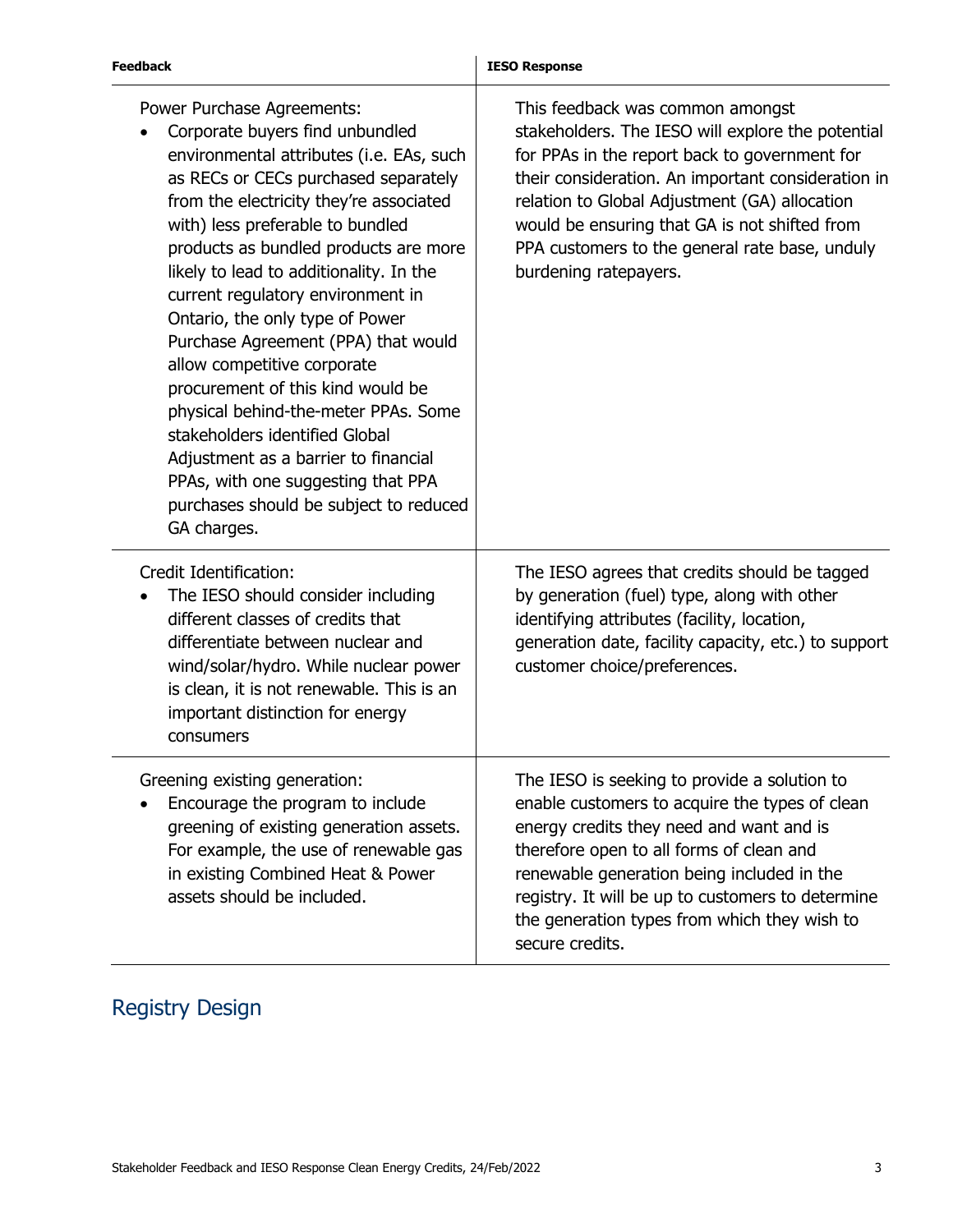| <b>Feedback</b>                                                                                                                                                                                                                                                                                                                                                                                                                                                                                                                           | <b>IESO Response</b>                                                                                                                                                                                                                                                                                                                                  |
|-------------------------------------------------------------------------------------------------------------------------------------------------------------------------------------------------------------------------------------------------------------------------------------------------------------------------------------------------------------------------------------------------------------------------------------------------------------------------------------------------------------------------------------------|-------------------------------------------------------------------------------------------------------------------------------------------------------------------------------------------------------------------------------------------------------------------------------------------------------------------------------------------------------|
| Realized carbon savings:<br>The avoided carbon emissions from the<br>clean energy generation, on an hourly<br>basis, should be provided. Providing<br>data on the avoided carbon emissions,<br>on an hourly basis, could create a price<br>signal to incentivize investment in<br>resources that cause the greatest<br>amount of grid carbon reductions.                                                                                                                                                                                  | At present, carbon emissions and offsets are<br>considered out of scope for this project.<br>However, this idea will be included in the report<br>as an area for future consideration in the<br>registry.                                                                                                                                             |
| Interconnected and comparable CEC<br>Registry:<br>The registry should be interconnected<br>and comparable to other environmental<br>attributes markets. This<br>interconnectedness will provide cost-<br>savings associated with designing a<br>registry from scratch or the need to re-<br>design an Ontario-only registry at later<br>date to integrate with other registries.<br>Interconnecting with other registries will<br>also provide Ontario credit buyers and<br>sellers with a bigger participation pool<br>and more choices. | This was a common comment on registry design.<br>The IESO will include the ability to interconnect<br>with other registries in a proposed list of basic<br>functional requirement recommendations to the<br>Government in our report back. This functionality<br>can help with the concept of "future-proofing"<br>outlined in the Minister's letter. |
| Allow for third-party certification:<br>Allow interested parties to obtain third-<br>party certification for credits (through<br>programs like ECOLOGO or Green-e) to<br>label them accordingly. Third-party<br>certification does not need to be a<br>requirement for all credits, but the<br>registry should allow companies that<br>have invested in additional certification<br>to market those efforts.                                                                                                                              | The IESO will recommend that credits can be<br>tagged with third-party certification in the report<br>back to government.                                                                                                                                                                                                                             |
| Engage with those who use registries and<br>those who depend on the output of<br>registries:<br>Gather user requirements from clean<br>energy service providers and those who<br>develop software for clean energy<br>markets                                                                                                                                                                                                                                                                                                             | The IESO will conduct a technical session with<br>stakeholders who have volunteered to discuss<br>this topic.                                                                                                                                                                                                                                         |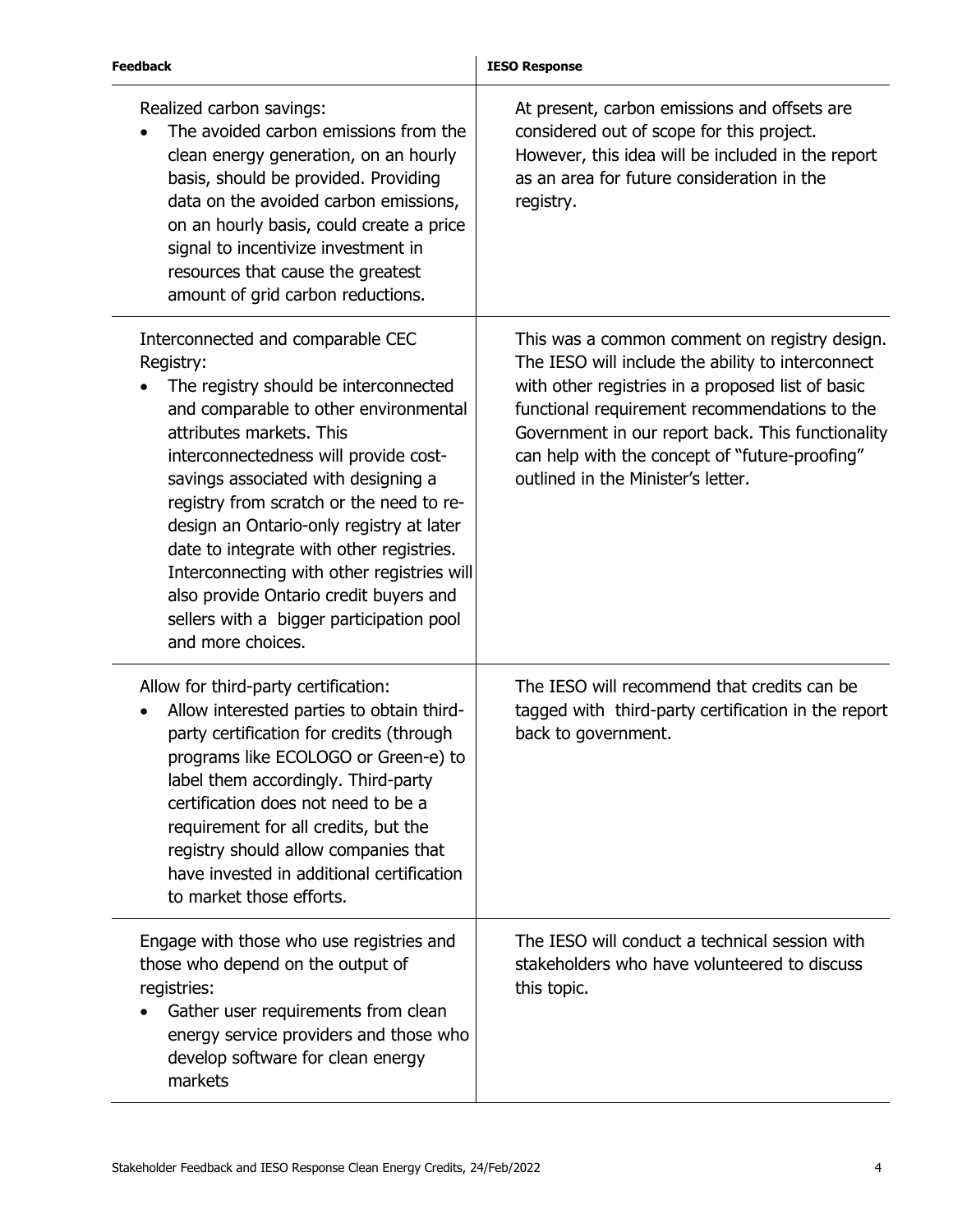| <b>Feedback</b>                                                                                                                                                                                                                                                                                                                                                                                                                                                                                                                                                                       | <b>IESO Response</b>                                                                                                                                                                                                                                                                                                                                                                                                                                                                                                                                                                                                           |
|---------------------------------------------------------------------------------------------------------------------------------------------------------------------------------------------------------------------------------------------------------------------------------------------------------------------------------------------------------------------------------------------------------------------------------------------------------------------------------------------------------------------------------------------------------------------------------------|--------------------------------------------------------------------------------------------------------------------------------------------------------------------------------------------------------------------------------------------------------------------------------------------------------------------------------------------------------------------------------------------------------------------------------------------------------------------------------------------------------------------------------------------------------------------------------------------------------------------------------|
| Hourly load matching:<br>As voluntary renewable and clean<br>energy procurement commitments<br>continue to evolve, hourly matching of<br>load with clean energy procurement is<br>becoming an increasingly common<br>corporate procurement goal.                                                                                                                                                                                                                                                                                                                                      | While the IESO does not envision hourly credit<br>matching to be available immediately on the<br>registry, this requirement will be included in the<br>"future-proofing" considerations.                                                                                                                                                                                                                                                                                                                                                                                                                                       |
| Provide finality with respect to retirement:<br>Ensure the retirement of a credit from<br>the registry is final and cannot be<br>reversed. This will preserve the integrity<br>of the registry system and help avoid<br>issues like double-counting and<br>unnecessary distortions to supply.                                                                                                                                                                                                                                                                                         | The IESO agrees that all credit retirements<br>should be final and un-reversible. The<br>recommended requirements for a registry will<br>include this functionality.                                                                                                                                                                                                                                                                                                                                                                                                                                                           |
| Employ standard vintaging:<br>The registry should track the vintage of<br>assets at least to the level of month and<br>year. Industry standards with respect to<br>vintaging typically allow RECs to be<br>used within a 21-month window inside<br>and around a given calendar year<br>(meaning when looking to use a credit<br>for activity in 2022, the REC must have<br>been created within last six months of<br>the previous calendar year (2021), the<br>full 12 months of the current calendar<br>year (2022), or the first three months of<br>the next calendar year (2023)). | The IESO would like to better understand the<br>broader market/customer preference around the<br>vintage of purchased credits. The IESO<br>understands the request for a registry to have $-$<br>as minimum functionality $-$ the ability to track<br>the vintage of each credit included in the<br>registry. This question was included in the<br>customer preference survey. Though the findings<br>of the survey are not available at this time, they<br>will be made public at a later date. This question<br>will also be explored further through the<br>technical sessions that the IESO will undertake in<br>May 2022. |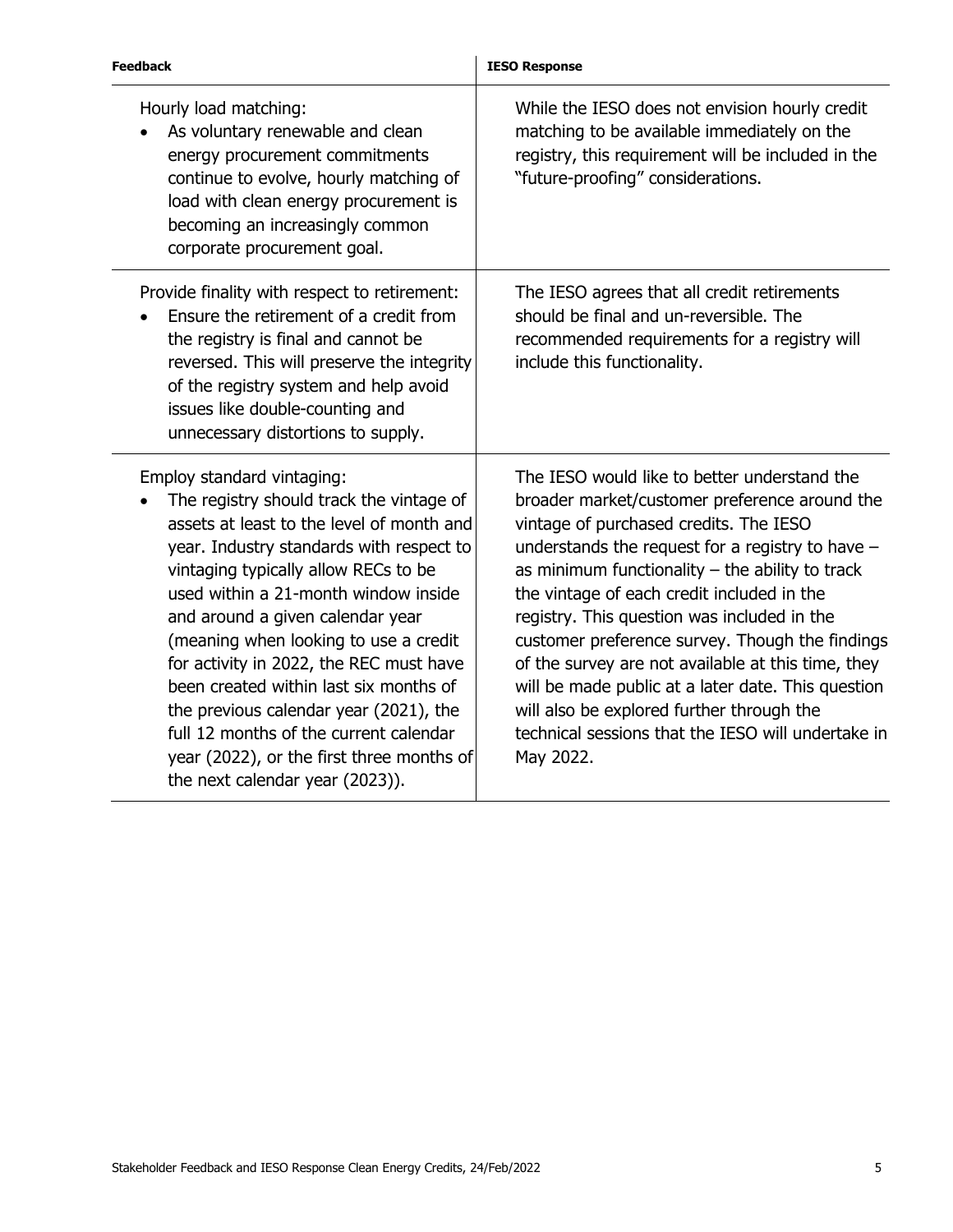| Employ standard tracking and<br>transferability:<br>All credits on the registry should be<br>serialized and able to transfer between                                                                                                                                                                                           | Feedback                            | <b>IESO Response</b>                                                                                  |
|--------------------------------------------------------------------------------------------------------------------------------------------------------------------------------------------------------------------------------------------------------------------------------------------------------------------------------|-------------------------------------|-------------------------------------------------------------------------------------------------------|
| common practice and helps avoid issues<br>like double-counting. It also helps to<br>ensure transparency with respect to the<br>retirement of credits. Some existing<br>registries require generation data to be<br>submitted by a third-party while others<br>allow generation data to be self-<br>submitted by the generator. | accounts. Serial number tracking is | The IESO agrees that this should be included in<br>the basic functional requirements of the registry. |

### Other Considerations

| Feedback                                                                                                                                                                                                                                                                                                                                                                                                                                                      | <b>IESO Response</b>                                                                                                                                                                                                                                                                                                                                                                                 |
|---------------------------------------------------------------------------------------------------------------------------------------------------------------------------------------------------------------------------------------------------------------------------------------------------------------------------------------------------------------------------------------------------------------------------------------------------------------|------------------------------------------------------------------------------------------------------------------------------------------------------------------------------------------------------------------------------------------------------------------------------------------------------------------------------------------------------------------------------------------------------|
| Double Counting and Residual Mix Impact:<br>Be aware of the risk of double counting<br>Environmental Attributes in a voluntary<br>market lacking a Renewable Portfolio<br>Standard. For example, if companies are<br>retiring CECs to make their claims, then<br>Ontario cannot use the same CECs to<br>contribute to its % clean grid number.<br>Creating a residual mix emissions factor<br>will negatively impact Ontario customers<br>not purchasing CECs | The IESO is investigating methods to account for<br>CEC sales in our public reporting. The IESO is<br>also organizing a technical session with<br>stakeholders who volunteered to discuss this<br>topic in more detail. Stakeholder concerns about<br>residual mix impacts from existing generator CEC<br>sales will be included in the report back to<br>government along with potential solutions. |